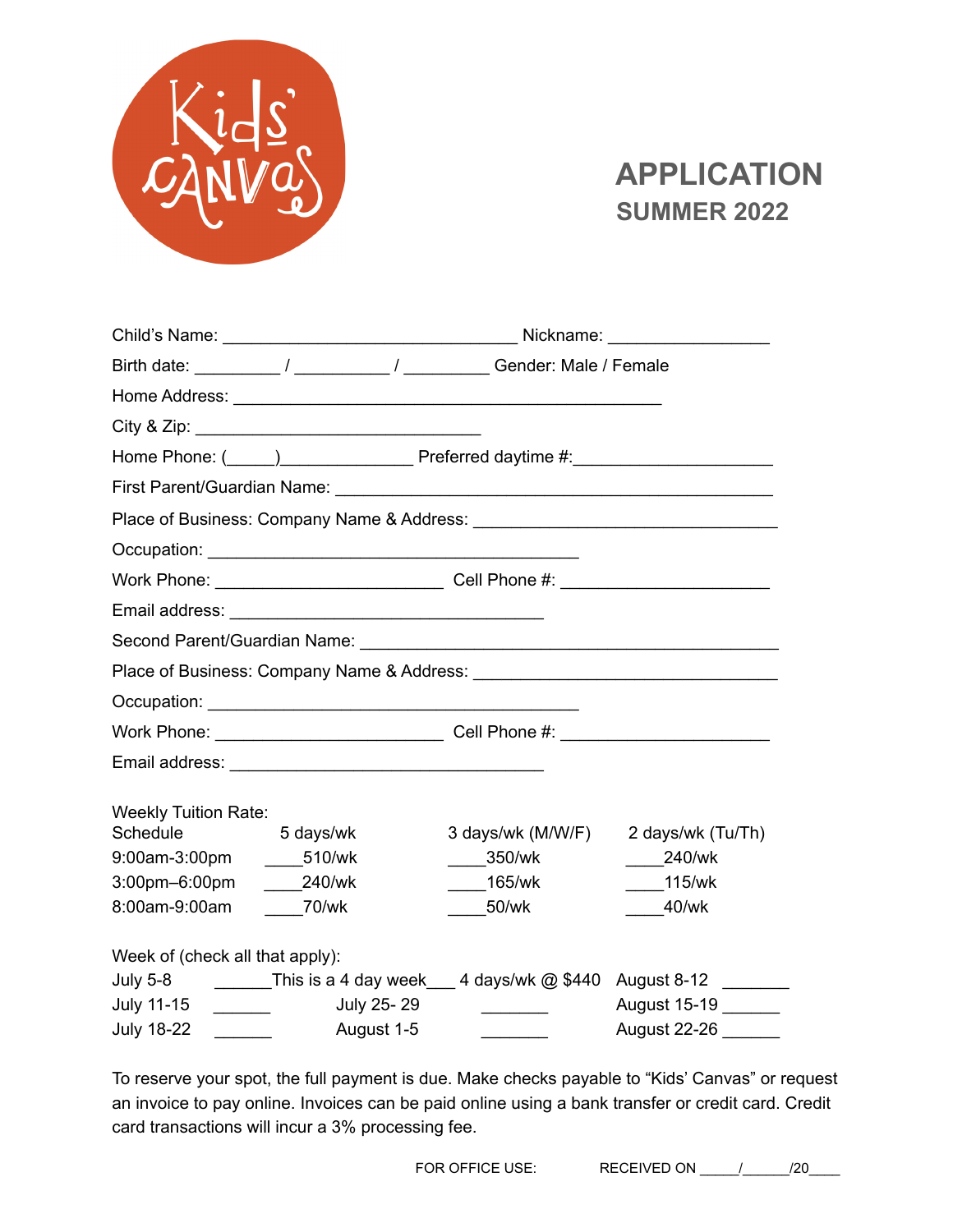| Child's Name | DOB | Gender |
|--------------|-----|--------|
|              |     |        |

Please help us get to know your child by answering the following questions:

If child does not live with both parents, please describe family situation

List any siblings, their ages and where they attend school. Previous KC student?

List any languages other than English that your child speaks.

Briefly describe your child's personality and temperament.

Briefly describe your child's previous school experiences/organized/group activities.

Is your child able to separate from you comfortably? How have you supported your child with transitions/separations in the past?